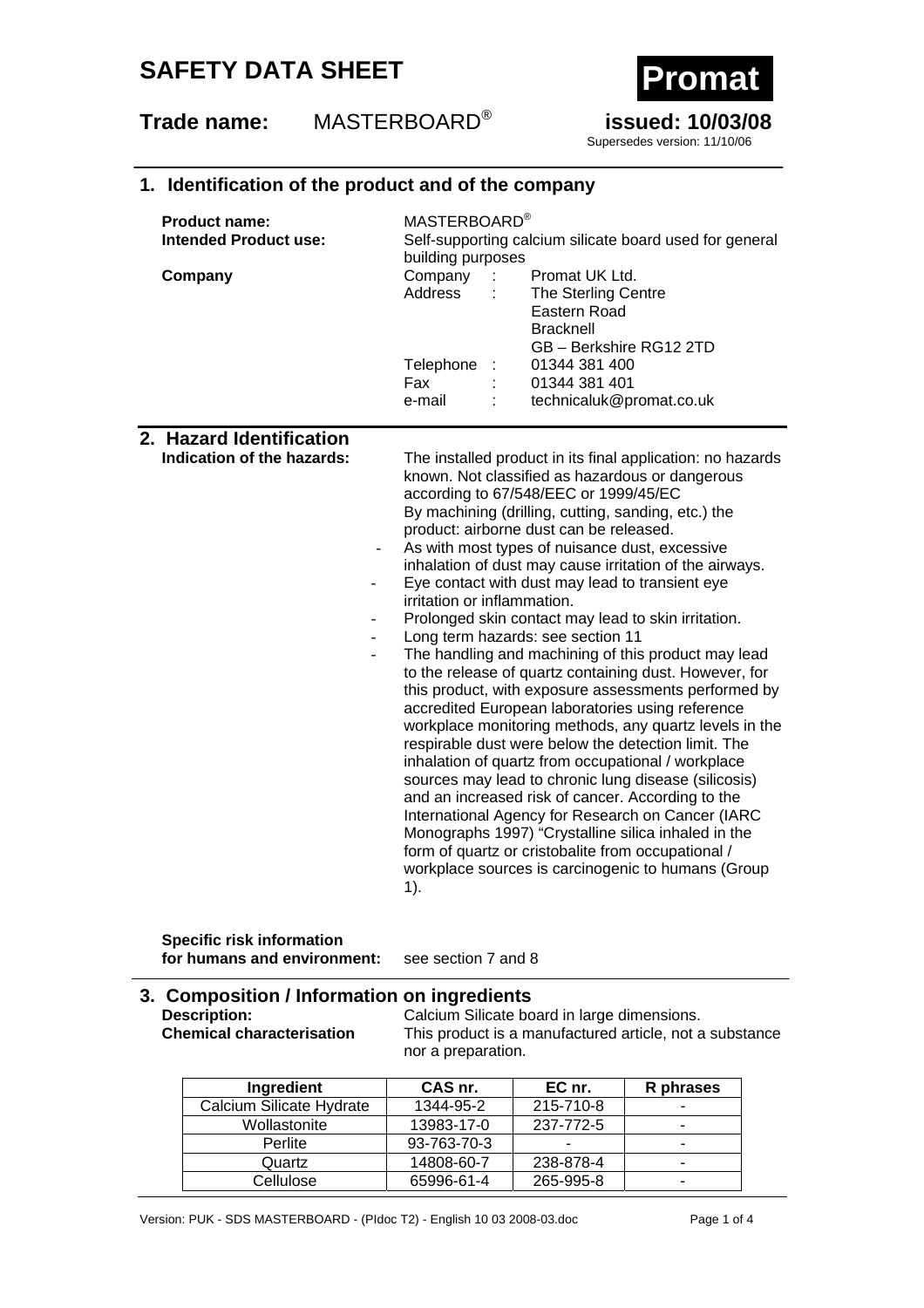# **SAFETY DATA SHEET**

## **Trade name:** MASTERBOARD® **issued: 10/03/08**



Supersedes version: 11/10/06

## **4. First aid measures**

| Inhalation:          | remove to fresh air and drink water                         |  |
|----------------------|-------------------------------------------------------------|--|
| Ingestion:           | drink water                                                 |  |
| <b>Skin contact:</b> | rinse the skin with water                                   |  |
| Eye contact:         | do not rub the eye, rinse out with water. If eye irritation |  |
|                      | or inflammation persists, seek medical advice.              |  |

### **5. Fire fighting measures**

**Additional Information:** The product is a non-combustible board, according to the local non-combustibility standard.

### **6. Accidental spill / release measures**

| Methods for cleaning up: | Shovel up small pieces. Dampen down any dust before |
|--------------------------|-----------------------------------------------------|
|                          | putting into appropriate skips                      |

### **7. Handling and storage**

| Handling: | Instructions for handling and machining<br>Dust, generated during machining and processing must<br>be exhausted and the regulatory Workplace Exposure<br>Limits for total and respirable dust must be respected.<br>Work in a well ventilated area<br>Use tools with appropriate dust exhaust equipment<br>Use always respiratory protective equipment when<br>exposures are likely or can be foreseen to exceed the<br>Workplace Exposure Limits (refer to local regulations).<br>Collect dust with a vacuum cleaner or soak with water<br>before sweeping up. |
|-----------|-----------------------------------------------------------------------------------------------------------------------------------------------------------------------------------------------------------------------------------------------------------------------------------------------------------------------------------------------------------------------------------------------------------------------------------------------------------------------------------------------------------------------------------------------------------------|
| Storage:  | Store in dry, covered and frost proof area.                                                                                                                                                                                                                                                                                                                                                                                                                                                                                                                     |

### **8. Exposure controls / Personal protection**

#### **EXPOSURE LIMIT VALUES**

When machining (drilling, cutting, sanding, etc.) boards, respect Workplace Exposure Limits (WEL) for inhalable and respirable dust and for respirable quartz dust. Check the latest Workplace Exposure Limits (WEL) for airborne contaminants that are applicable in your country.

|  | Typical Workplace Exposure Limits (8hrs TWA) on the date of issue of this document are: |
|--|-----------------------------------------------------------------------------------------|
|--|-----------------------------------------------------------------------------------------|

| In mg/m <sup>3</sup>                                                                                                                                                                                                               | Fraction   | <b>COUNTRY</b> |
|------------------------------------------------------------------------------------------------------------------------------------------------------------------------------------------------------------------------------------|------------|----------------|
|                                                                                                                                                                                                                                    |            | JK             |
| Particles NOR (1)                                                                                                                                                                                                                  | Inhalable  | 10             |
|                                                                                                                                                                                                                                    | Respirable |                |
| Quartz (2)                                                                                                                                                                                                                         | Respirable | 0.05           |
| $\overline{a}$ is the set of the set of the set of the set of the set of the set of the set of the set of the set of the set of the set of the set of the set of the set of the set of the set of the set of the set of the set of |            |                |

(1) Particles NOR: particles not otherwise classified or regulated (nuisance dust).

Applies for all other components in the product.

<sup>(2)</sup> Quartz – CAS number: 14808 - 60 – 7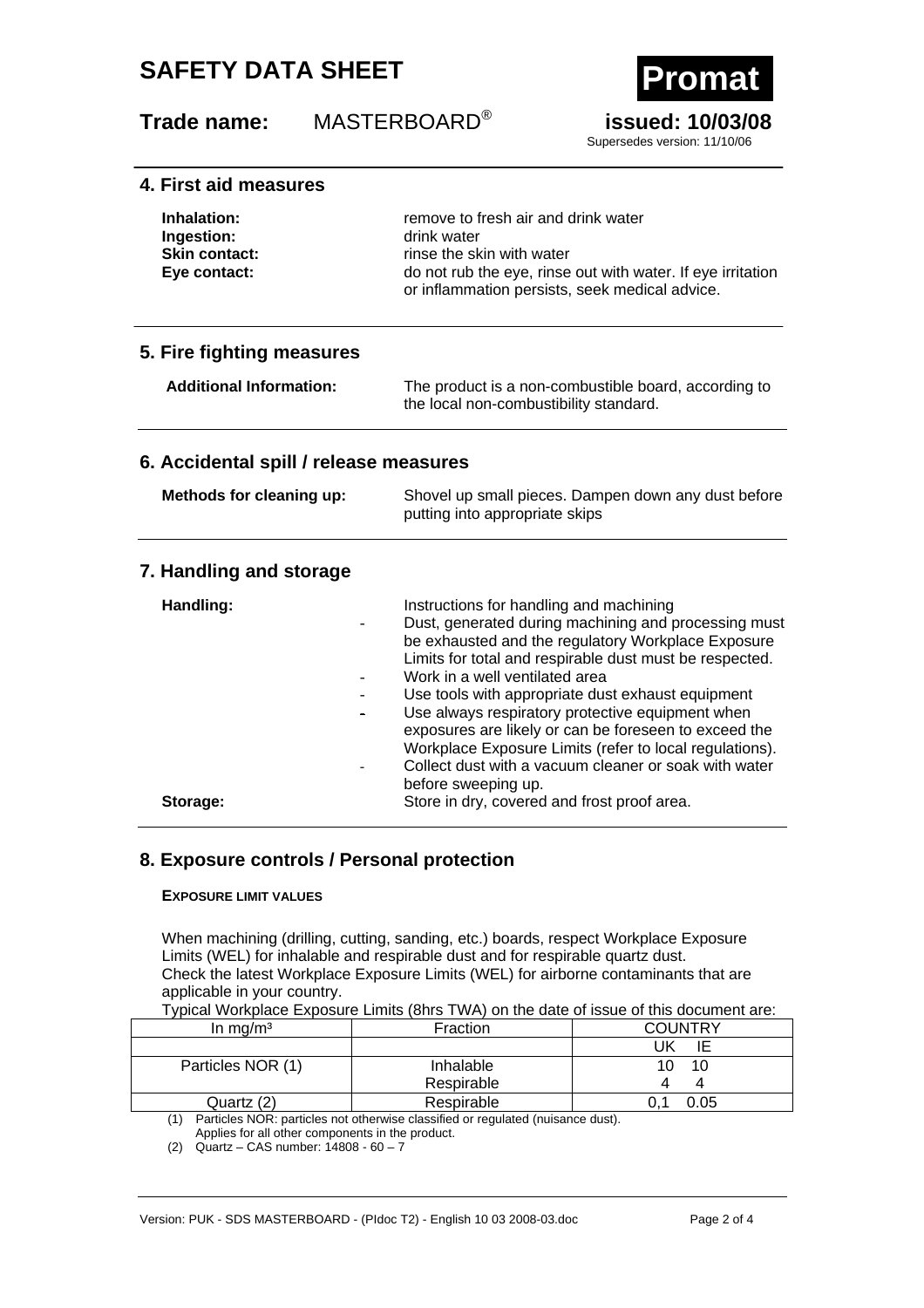# **SAFETY DATA SHEET Promat**

**Trade name:** MASTERBOARD® **issued: 10/03/08** 



Supersedes version: 11/10/06

| <b>EXPOSURE CONTROLS</b>                    |                                                                                                                                                                                                                                                                                                                                                                 |
|---------------------------------------------|-----------------------------------------------------------------------------------------------------------------------------------------------------------------------------------------------------------------------------------------------------------------------------------------------------------------------------------------------------------------|
| <b>Occupational exposure</b><br>controls:   | Ensure vacuum dust exhaust with correct filter when<br>using motorised machining tools.                                                                                                                                                                                                                                                                         |
| Individual protection                       |                                                                                                                                                                                                                                                                                                                                                                 |
| measures:<br><b>Respiratory protection:</b> | Avoid breathing dusts<br>Avoid eye and skin contact<br>Wear personal protective equipment appropriate to the<br>task (see below)<br>Use appropriate individual respiratory equipment when<br>exposures are likely or can be foreseen to exceed the<br>Workplace Exposure Limits (e.g. for exposures up to<br>10 times the WEL use at least a P2 type duct mask. |
| Eye protection:                             | For higher exposure, use a P3 type mask).<br>Use safety glasses whenever tools are used and dusts<br>are produced                                                                                                                                                                                                                                               |
| <b>Skin/hand protection</b>                 | Use working clothes and gloves to protect against<br>mechanical injury and direct skin contact                                                                                                                                                                                                                                                                  |
|                                             |                                                                                                                                                                                                                                                                                                                                                                 |

## **9. Physical and chemical properties**

| Appearance:<br>Colour:                                                  | board<br>off-white              | <b>Odour:</b> None                                                            |
|-------------------------------------------------------------------------|---------------------------------|-------------------------------------------------------------------------------|
| Important safety parameters:<br><b>Relative density:</b><br>Solubility: |                                 | ca. 950 $kg/m3$                                                               |
| water solubility:<br>pH value:                                          | Information on other properties | insoluble<br>$7 - 10$ (when taken into an aqueous solution)<br>Not applicable |

## **10. Stability and reactivity** Nothing to report

## **11. Toxicological information**

| <b>Acute toxicity:</b>      | These Calcium Silicates boards are not expected to<br>have significant acute toxicity. Apart from mild skin,<br>throat, airway or eye irritation, workers producing these<br>boards have reported no significant health complaints.<br>As with most types of nuisance dust, excessive<br>inhalation of dust may cause irritation of the airways.<br>Eye contact with dust may lead to transient eye<br>irritation or inflammation.<br>Prolonged skin contact may lead to skin irritation.<br>- |
|-----------------------------|------------------------------------------------------------------------------------------------------------------------------------------------------------------------------------------------------------------------------------------------------------------------------------------------------------------------------------------------------------------------------------------------------------------------------------------------------------------------------------------------|
| <b>Further information:</b> | Inhalation of excessive concentrations of quartz-<br>containing dust can be hazardous to health. The<br>inhalation of quartz containing dust in high<br>concentrations or over repeated or prolonged periods<br>of time may lead to chronic lung disease and an<br>increased risk of lung cancer. This risk will be minimal                                                                                                                                                                    |